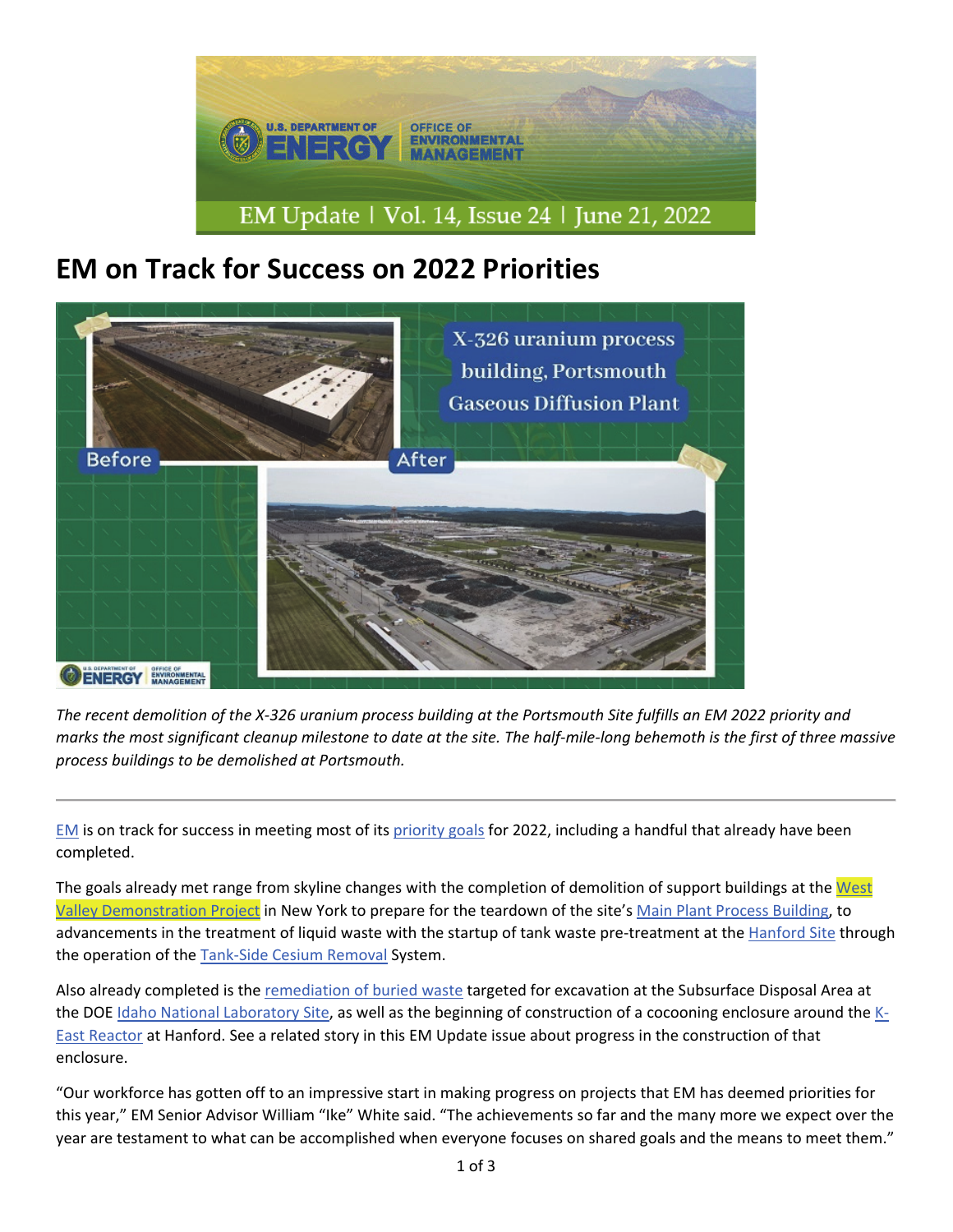



Carl Miller, an employee for DOE Idaho National Laboratory (INL) Site cleanup contractor Idaho Environmental Coalition, identifies the last drum of targeted waste exhumed as part of EM's Accelerated Retrieval Project. The cleanup program achieved one of its 2022 priorities by completing all Subsurface Disposal Area targeted buried waste remediation at the *INL Site earlier this year.*

EM at the beginning of the year published its "Calendar Year 2022 Mission and Priorities," a set of 30 goals aimed at reducing the EM footprint, executing key cleanup projects, achieving significant construction milestones, awarding contracts to enable accelerated progress and carrying out initiatives that drive innovation and sustainability, and improve performance.

Of particular note, EM workers recently completed demolition of the X-326 process building at the Portsmouth Site in Ohio, a major and challenging project due to its size and scope. Building X‐326 is a two‐story structure covering 56 acres under roof, and EM conducted extensive safety practices and environmental monitoring before and during demolition to ensure protection of workers, the public and the environment.

Among other anticipated achievements, EM is on track to remove another 1 million tons of uranium mill tailings away from the Colorado River at the Moab Uranium Mill Tailings Remedial Action Project in Utah, and to transfer the former